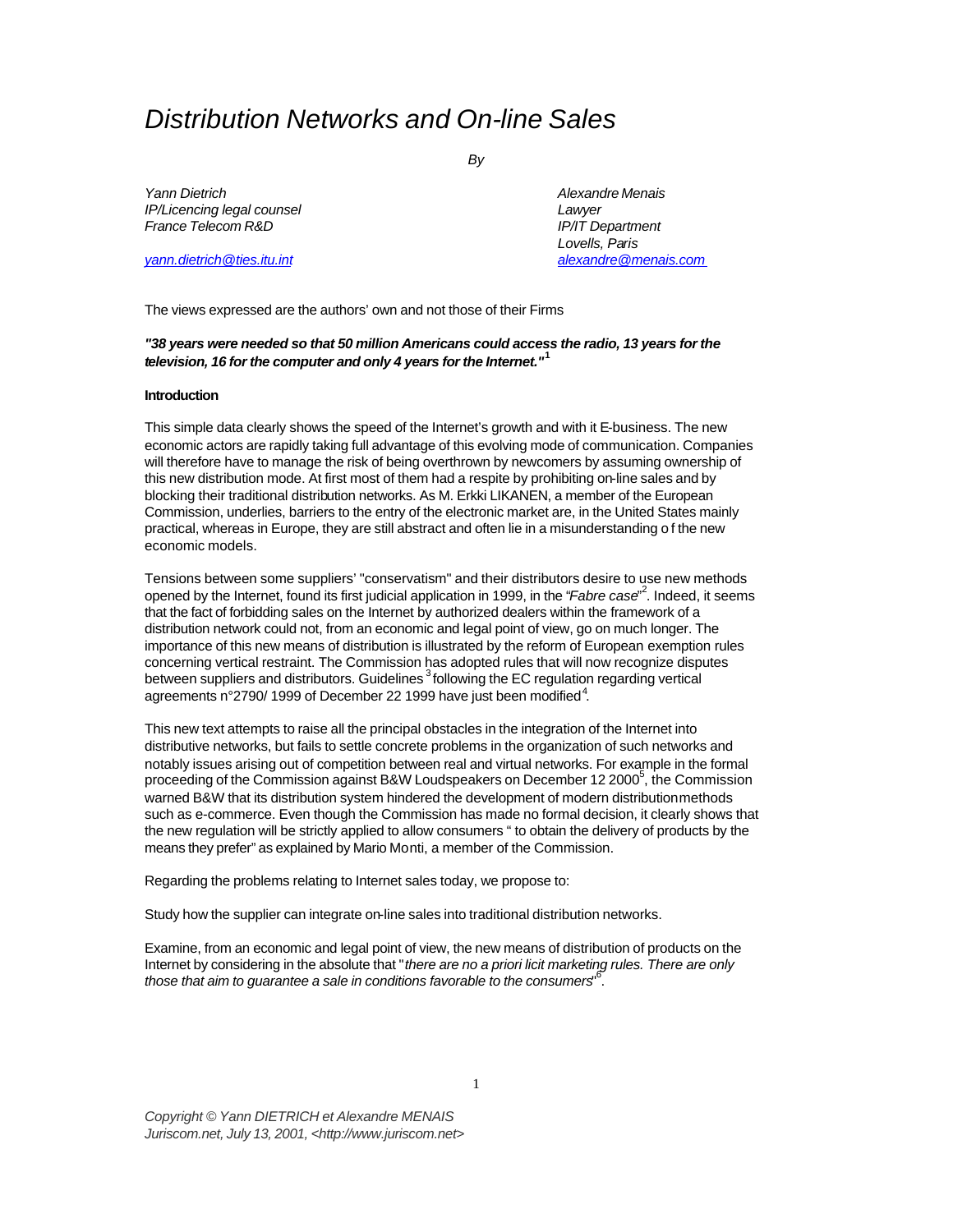## **I. The Prohibition of on-line sales in distribution networks**

Internet sale prohibition within distribution networks should be appreciated on the one hand within selective distribution networks and on the other hand within exclusive distribution networks.

#### **A. In selective distribution**

"*Selective distribution as technique of distribution is not new; however mutations affecting distribution*  tend to give it a renewal of actuality in a context which is often of conflicting nature."<sup>7</sup> Is this a case of history repeating itself? This quotation dating back more than 20 years is still manifestly relevant nowadays. Indeed as selective distribution within the Internet arouses many questions, as our commentary illustrates, then the context of conflict will endure as illustrated by the perfumer's dispute.

The domain of selective distribution, an authorised exception in competition law, seems to be disturbed by the Internet. Following a wise evolution of case law, competition within a network remains an authorized practice if it maintains a variety of modes of distribution to the benefit of the user. Selection in order to organize distribution inevitably leads the supplier to refuse to supply distributors that are not selected. The EC regulation of December 22, 1999 defines this type of network as a distribution system "*where the supplier undertakes to sell the contract goods or services, either directly or indirectly, only to distributors selected on the basis of specified criteria and where these distributors undertake not to sell such goods or services to unauthorized distributors*".

The application of these qualitative criteria in relation to sales on the Internet within a distribution network was firstly examined in the Fabre case. In this case, the Versailles Court of Appeal ruled on the compatibility of distribution through the Internet where the supplier had imposed sales conditions because of the selective nature of its network.

In the past, we have evoked the possibility of admitting such compatibility notably with the evolutions of outputs on the Internet, which will allow a real interactivity between vendors and buyers with the use of video-conferencing solutions. Indeed, the Internet network is far from being in its ultimate development stage and a number of solutions using high bandwidth networks have evolved and are still or are going to make their appearance $8$ .

However, without rejecting this evolution, the Court of Appeal refused to consider that on-line sales such as those practiced by the distributor in this case are incompatible with the requirements of the selective distribution established by Pierre Fabre. The Court in this case mainly relied on the fact that the distributor site could not generate personalized advice in a satisfactory context and that it did not establish a "virtual shop window" allowing a sufficient presentation of products. We can gather from this that the issue of the Internet's conformity with the requirements of selective distribution, notably for para-pharmacy products, does not seem to be settled. Concerning the duty to advise the consumer, the Court criticized this web site for not enabling interactive dialogue with the customer due to the delay in replies. *A contrario*, if the advice were to be generated by video-conferencing or instant messaging instead of by an exchange of e-mails, then this would be a convenient solution in accordance with the requirements of selective distribution. In addition, concerning the homogeneous presentation of products, it would be advisable to adopt a look & feel approach corresponding to the image of the product and the presentation of all the products as well as their packaging.

## But, the Court of Appeal points out that, "*in the future this new distribution mode could become integrated into a selective distribution network, with qualitative criteria to define*".

Where the conditions of restriction or prohibition of on-line sales by its retailers are limited, they should be inspired by case law about distance selling. French law considers that a prohibition clause of distance selling would not be restrained by competition if the nature of the product justifies it  $^2$ . So, such a restraint can only be justified if the use or quality of the product imposes it. In other words, to what degree can criteria reconciling the supplier inhibit the justification of selective distribution? A discretionary prohibition of any kind of distribution mode would neither stand up to French nor EU law,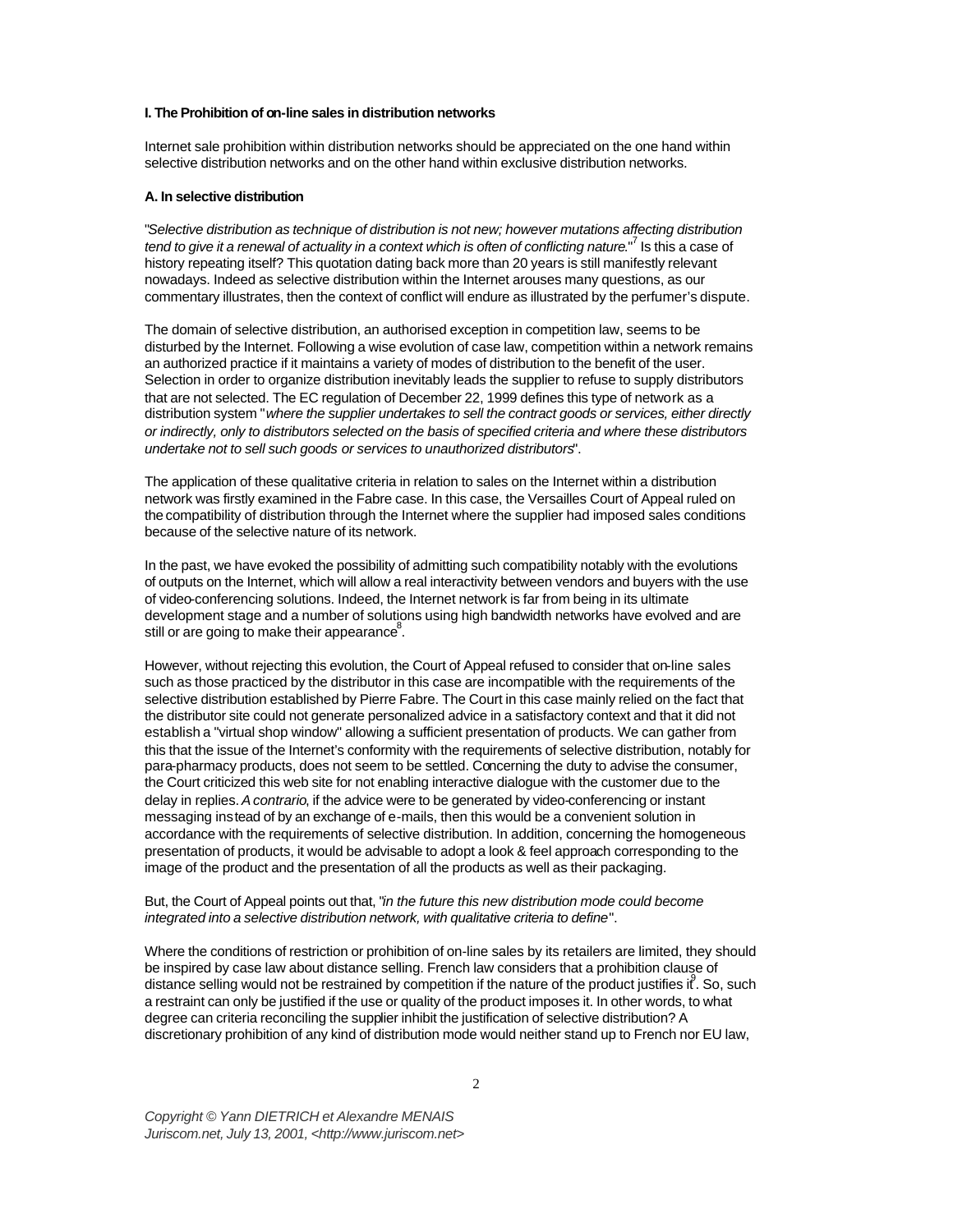since it "*would have for only effect to protect the existing competition forms of business o f the new operators and would not be in keeping with the article 85 § 1*" 10 .

The European Commission specified, in the last version of its guidelines, that 'an outright ban on Internet or catalogue selling is only possible if there is an objective justification".

#### **B. In exclusive distribution**

The analysis concerning exclusive distribution is quite different. Indeed, such networks are not based on the retailer "quality" but its territorial field. EC regulation n° 2790/1999 of December 22 1999 resumes the classic solution prohibiting passive sales restrictions. Thus, article 4 considers as a black clause restriction, the selling territory or clientele of the distributor. On the other hand, active sales will be allowed in an exclusive territory or clientele reserved to the supplier or conceded by the supplier to another distributor.

Therefore it must be determined where on-line sales fit within the classic distinction between active sales and passive sales?

The European Commission presents a first response in its guidelines. Thus, in paragraph 42, it considers that "*the use of the Internet for advertising purpose or sales of products or services is generally considered as a kind of passive sale, as far as a site is not clearly conceived so as to reach all customers that are inside a territory or inside a clientele group of exclusively admitted to another distributor, for example by using advertising banners or links in pages specifically aiming the admitted clientele. On the other hand, an unsolicited message transferred by e-mail to individual customers is considered as an active sale*". So on-line sales would be considered as passive sales.

Nevertheless, the absence of guidelines determining the passive-active nature already raises some difficulties, for instance concerning data protection<sup>11</sup>. In order to determine a web site's territorial target one would have to look at technical data.

According to the guidelines, web sites should not have to be conceived so as to reach customers that are inside a territory or inside a group of clientele exclusively conceded to another distributor. Due to the Internet's inability to manage the territoriality concept, this definition would not allow distributors to access the Internet's commercial tools.

Referencing on the Internet will be a delicate issue for distributors. So, it will be necessary to indicate those that are authorized, in the sense that they do not constitute an active approach intended for nonconceded territories, especially concerning international browsers. Indeed, their reaction to single language will not allow the precise filtering sites. Admittedly, if it seems normal that the distributor only indicates his site with meta-names in his language, this criteria will not be sufficient.

Concerning the is sue of links, given that price comparison sites are quickly developing, distributors will find themselves in an uncomfortable situation. If they maintain low prices, they run the risk of being quickly referenced by those sites outside their contractual territories. If the supplier obliges him to withdraw, the distributor could be in a material impossibility to sell on-line. However, to be qualified as active behavior, the distributor will have had to take the initiative to ask for the establishment of these links.

Finally, regarding the language presentation obligations, it would be normal to expect that the distributor can only present his site in his original language. However, some could complain, considering that others among them profit on the Internet from a wider field because of the simple fact that some languages are understood by a greater number of consumers in.

In conclusion, the principal Commission statement will probably open up distribution networks to online sales. Meanwhile, a modified version of guidelines that was adopted on May  $24^{\prime\prime}$ , 2000 clarified the notion of a passive sale on the Internet. So, "*If a customer visits the web site of a distributor and contacts the distributor and if such contact leads to a sale, including delivery, then that is considered*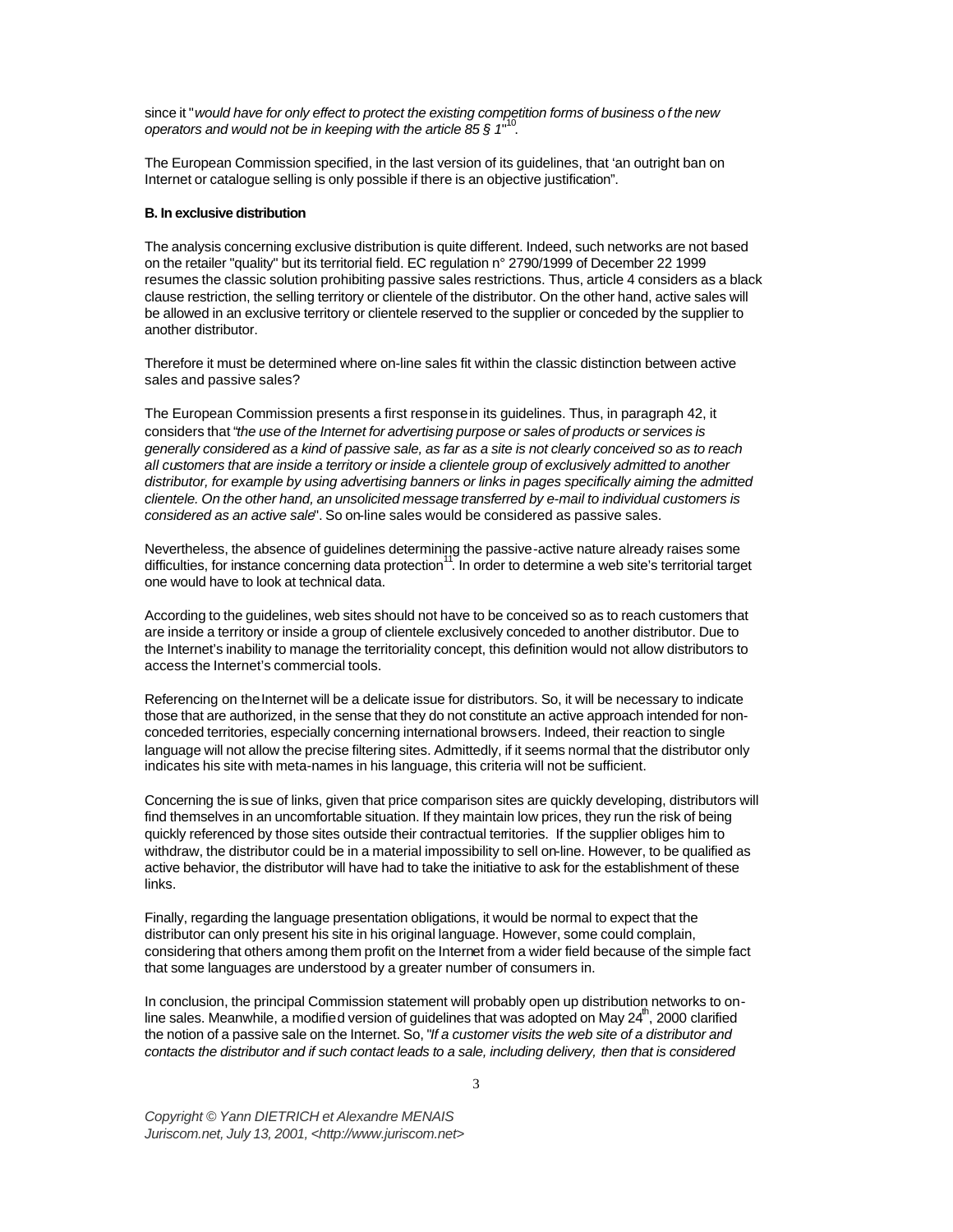*passive selling*". In other words, for a lack of active behavior from the distributor, any of his sales to any territory or group of clientele will be considered as a passive sale. In addition, the Commission clarifies that "*the language used on the web site, or in the communication normally plays no role in that respect*". However, beyond this Commission principal assertion, some technical constraints evoked above remain.

As we saw, it will be difficult for producers to restrict on-line sales within their distribution network. The first reflex, at the moment, is for producers to reserve for themselves this type of sale. It is therefore necessary to examine the legality of such a reservation, as well as to analyze the situation of supplierdistributor competition that would result from it.

#### **II. The legality of the reservation by a supplier**

Even though a reservation by a producer seems natural within a selective distribution framework<sup>12</sup>, it does raise many legal difficulties, attached to the specific nature of these networks and, in addition regarding the coexistence of distribution networks that would be instituted. It is in this spirit that the Commission has just asserted that " In any case, the supplier cannot reserve to itself sales and/or advertising over the Internet ".

#### **A. In the case of the selective distribution**

Selective distribution privileges are a very particular role of the network head which, in obliging itself to deliver only to selected distributors according to objective criteria, finds itself invested as the guarantor of its commercial network's integrity. However, if the producer can prohibit on-line sales by its distributors, can he practice such sales himself?

Indeed, the producer still remains free to organize his product distribution as he likes and in particular directly with the consumers. This is an immediate circuit that the Internet from now on makes possible under innovative conditions unlike traditional distance sales. However, the specific nature of selective distribution is the range of the commitment of the supplier which, as defined in the 1<sup>st</sup> article of the Rules 2790/1999, "*promises to sell the contractual goods or services, directly or indirectly, only with distributors selected on the basis of defined criteria*". Consequently, on-line sales by the producer himself hardly seem possible, for two reasons.

On one hand, the producer himself guarantees network integrity. He has to prevent any violation of the ban on resale outside the network. An author<sup>13</sup> wondered about a violation of the resale ban outside ban outside the network by a distributor that commercialized contractual products on the Internet. According to him, the distributor would not be able to control his sales so as to avoid any dishonest order of non licensed distributors. However, we share Alain Ronzano's surprise $14$  that the author has not raised the question of the infringement of the network integrity which the supplier would commit by selling on the Internet. It will be difficult, in these conditions, for a producer that opens an Internet site allowing online purchase, to guarantee the network integrity.

On the other hand, the producer obliges its distributors to respect objective marketing conditions imposed by the nature of the product. If, as j udged by the Court of Appeal of Versailles, selling on the Internet does not seem compatible with the respect of these conditions, it does not seem conceivable that the producer can make it himself in the respect of the nature of its products. How can one consider that the same products would be subjected to two different regimes, one of sales emanating from the distributor and one from the producer? The supplier would expose himself to claims against the legitimacy of objective selling conditions of these products that, as we remember, have to be imposed by the nature of products.

In conclusion, a way remains open to suppliers: the adaptation of their marketing criteria to the specificity of the Internet, which would allow their distributors to sell on the Internet. Recently, the Competition Directorate -General of the European Commission has decided not to raise any objections to the selective distribution system of Yves Saint Laurent Parfums, which authorises approved retailers to sell via the Internet as well<sup>15</sup> .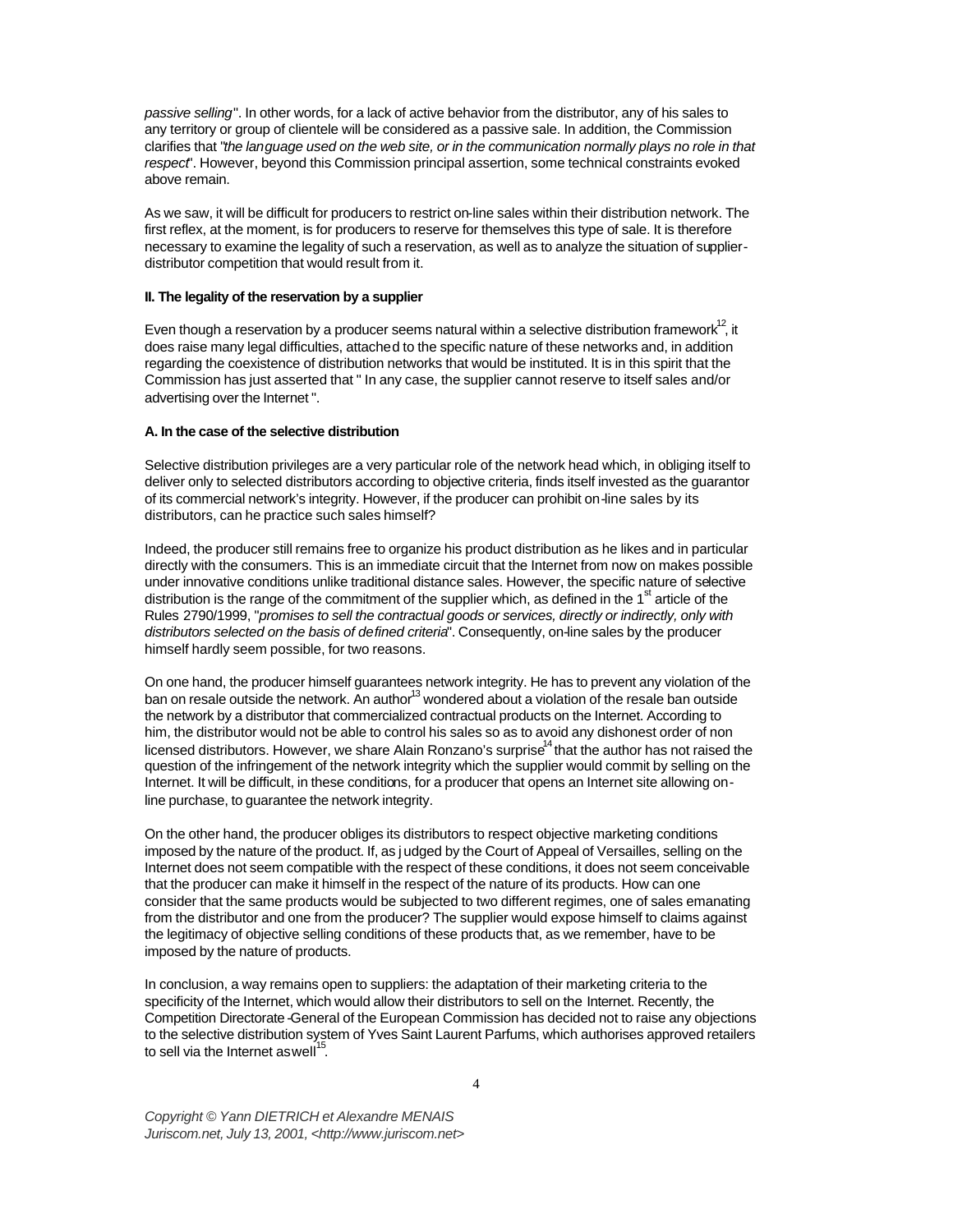#### **B. In the case of exclusive distribution**

As we first said, the supplier remains free of his mode of distribution. However, whether it is within the framework of a pre-existing network or of a future network, can the supplier, if he chooses an exclusive network, contractually reserve for himself sales on the Internet? An affirmative answer does not seem to be so clear.

Indeed, European competition rules prohibit in a general way any exclusion of the passive sales made by distributors. Would nota reservation of on-line sales by a supplier end indirectly in such a prohibition? Since the European Commission considers that "*the use of the Internet for advertising purpose or for products or services selling is generally considered as a kind of passive sale*" and as far as the distributor respects the conditions of this passivity, it does not seem legally possible that the producer can forbid this kind of selling to its distributors. Such prohibition would fall under the blow of article 4 of the exemption rules of December  $22<sup>nd</sup>$ , 1999, in the sense that it would constitute an indirect limitation of the passive sales.

Besides, such a limitation will not be based on the nature of products because rule n° 27/90 prohibits accumulation of exclusive and selective networks. Consequently any limitation regarding the nature of products would fall under the blow of these rules.

#### **C. The coexistence of distribution networks**

If we admit that the producer can reserve on-line sales for itself, the management of this coexistence of distribution networks seems more delicate such as for the fixation of his retail price on his electronic business site and in his relationships with the distributors.

#### **The fixation of the price**

One of the problems that we were able to clearly identify is connected to the distributor's freedom of resale price fixation. Indeed, this is an essential element of competition law as stated in Article 4 of Community Regulation n° 2790/1999 of December 22<sup>nd</sup>, 1999. Accordingly any limitation of the purchaser's capacity to determine his retail price, will be considered as a black clause, without prejudice to the possibility for the supplier to impose a maximum retail price or to recommend a retail price, provided the latter do not amount to a fixed or minimum retail price as a result of pressure exercised by one of the parties or the incentives taken by it. Regarding the prohibition on minimum retail price, the producer, by fixing its retail price on the Internet, will only indicate a maximum or recommended price.

However, producers should be prudent in the determination of their resale price on the Internet regarding loyal competition principles with their own distributors. A decision of the French Supreme Court on November  $3<sup>rd</sup>$ , 1992<sup>16</sup> has considered that the producer should not place distributors in the situation where it is impossible to maintain a price level allowing him to face competition. This case can be widened to the competition of producers themselves and the fixation of their own resale price So a producer fixing too low a resale price, can destroy his own distribution network and if its resale price is too high, his web site will not sell any products.

#### **Distributors - suppliers relationships**

In fact, the producer by reserving direct on-line sales to himself is going to have to manage more than a situation of competition, namely a real questioning of the principles of cooperation in its contractual relationships with distributors.

The producer could object that the multiplicity of electronic business sites selling his products would damage his commercial policy. However, the distributors could themselves consider that the reservation by the supplier of the sales on the Internet and this new source of competition arises from a modification of their contract and of its balance in the economy. Consequently, such practice could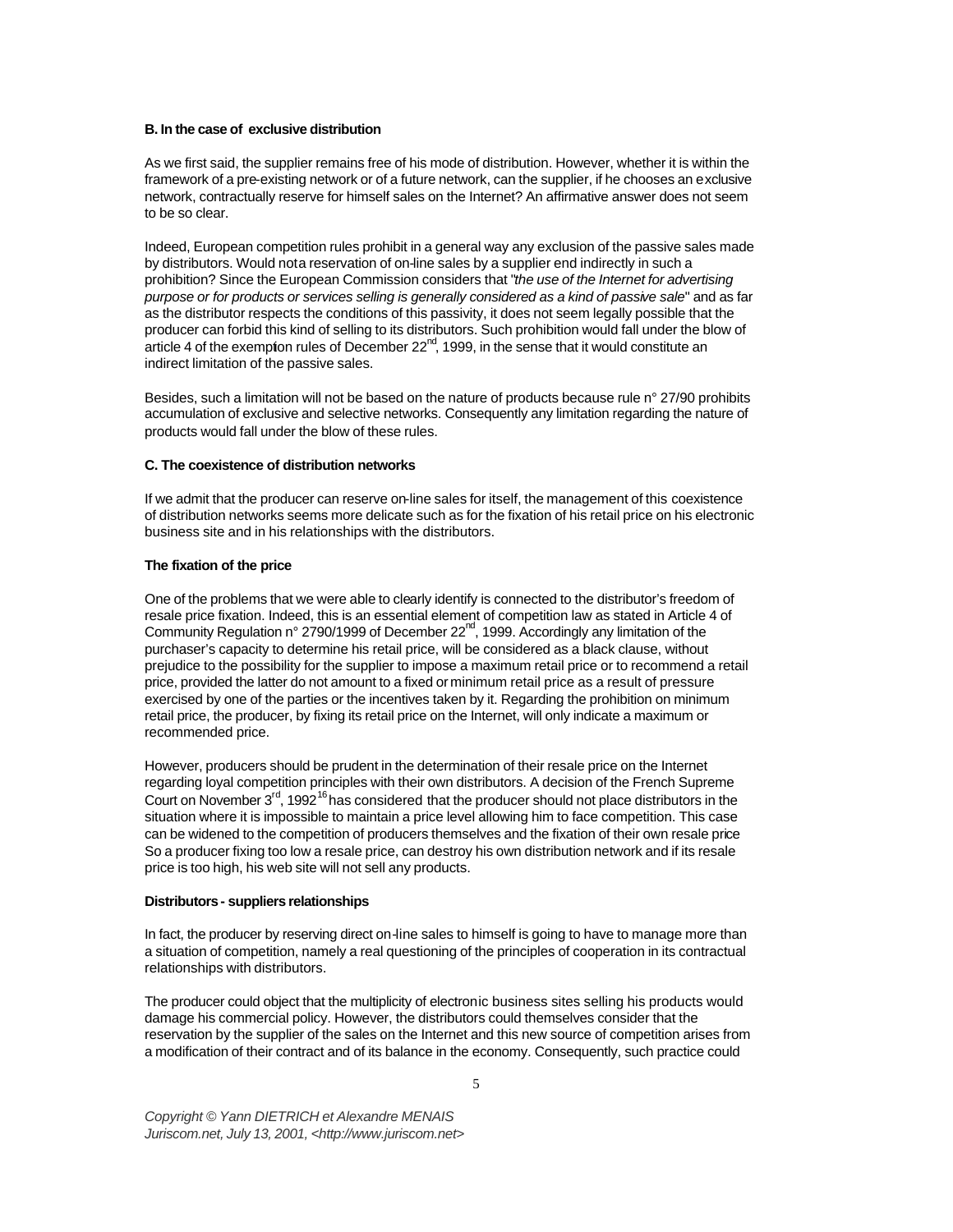be considered by the distributors as questioning the underlying principle of cooperation in any contract of commercial concession.

A similar case concerned the competition of a producer with his distributors by reselling to hypermarkets<sup>17</sup>. Canadian justice made an interesting application of this notion of good faith. The Court considered that the producer did not have to refrain himself from the exercise of any competition with his distributors while for him "*the constant adaptation of the commercial techniques to market fluctuations and to the tastes of the public is a question of economical life or death*". However, the Court ruled that the producer was not all that free to question his relationships with the distributors according to his good will and that he had "*with their agreement, to create a commercial retort allowing these last ones to minimize their losses and to reposition in a market in evolution*". In France, an identical application of good faith can be found in the jurisprudence relative to the abuse of the right to cancel these same contracts. So, when the Paris Court of Appeal decided that the head of a distributive network had "*to loyally oversee whether these sub contractors can leave without losing the fruit of their participation in a common effort, the counterpart of their commitment within the network*", it can not be different from the situation where this same network head modifies the balance in the economy of the commercial concession contract in establishing a direct competition.

Recently, an arbitration panel<sup>18</sup> stopped the Drug Emporium from selling to its franchisee customers via the Internet. The franchisees claimed that the Drug Emporium could not sell directly to customers within their territories without breaching its contractual obligations. The arbitrators considered that a virtual drug store is like a drug store. Consequently, they "*ordered Drug Emporium not to sell to any potential customers physically within the franchisees' territories and to place a notice on the Web site that products cannot be shipped to such customers*".

Another case concerns distributors themselves. The Federal Trade Commission<sup>19</sup> had to rule on the practices of a group of Chrysler retailers in the United States. The Chrysler retailers threatened to limit their services and to no longer sell some models if Chrysler did not limit the number of cars assigned to e-retailers. Indeed, the traditional system was based on the sales of the retailers which required that the number of vehicles assigned to each of them were indexed to the size of their contractual territory, which reduced in a considerable way the capacity to sell on the Internet. The Commission considered this agreement as a violation of the FTC Act because it restricted competition amongst cars retailers and risked depriving the consumers of local access to some models and to services.

To conclude, the emergence of the electronic business in distribution networks will only be possible, in our opinion, by respecting frictionless principle sharing the fruits in the interests of each partner.

## **III. The new modes of broadcasting**

Now, the Internet appears as the motor of the exchange reorganization and distribution of concepts. It is, beyond the financial dimension, the real cultural revolution, a technological cluster carrying within it an incalculable number of potential progress, as clarifies it Steve Ballmer, Vice-president of Microsoft: "*We have only just begun to scratch the surfaces of what is possible*". That is why, we suggest to first appreciate this impact by demystifying the Internet, and secondly to deduct new alternate networks organization modes.

## **A. The principles of the new economy**

To resume a current idea in economic circles, according to J. Schumpeter, the process of destructive creation is an essential part of capitalism. Thus, if the Internet does not question the principles of the current economic model, exchanges and relations among the economical actors will have to be reorganized around this new technological tool.

## **A new organization of exchanges**

It is true that the downstream placing of individualized relationships with the final consumer implies, eventually, an upstream evolution of production models and much more, of the distribution. Now, it is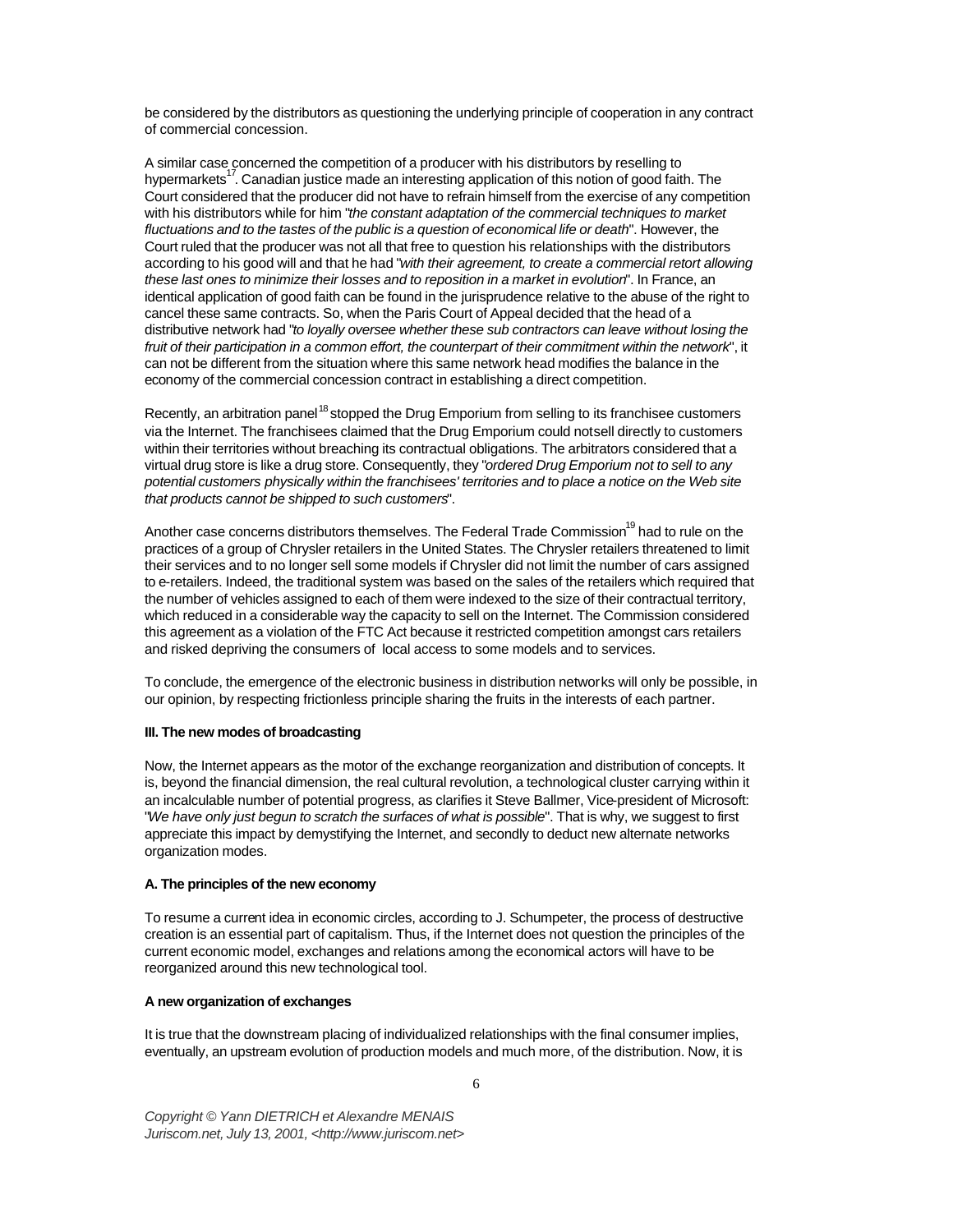established that it is advisable to "shape" the company by and for the customer. Especially since the consumer in the B to C (ie supplier - consumer), should benefit from a new organization of relationships with storekeepers because now the customer can use Internet facilities "to open up" various offers answering their needs or to benefit from new services.

This reorganization is possible today due to the Internet. Indeed, during the last century, companies integrated their circuits in front of considerable risks and high costs rather than deal with others; now, everything is only "intermediation" (e.g. middleman) and agreement<sup>20</sup>. So, the low costs of collaboration and interaction allow a real destruction of their networks. Another simple rule can be: if you do not have market experience for something, buy it but do not make it. For example, the site garden.com arranges a stock representing only 3% of the range of products that it proposes. Most of the products are directly forwarded by the producer to the consumer. On the other hand, this site proposes a whole range of new services, such as the simulation of your garden.

#### **Nature of the sale on the Internet**

E-business allows us to forget a number of current sale constraints. The phenomenon of depersonalized sales on the Internet must not be underestimated. Studies show that, notably within the framework of car sales, the freedom of choice and especially the fact of not being directed and bothered by a salesman is a determining factor in the decision in an electronic mode of sale.

Finally, if price is a determining factor in sales referred to as real, on the Internet, the added value to the act of sale allows the maintenance of strong attractiveness although prices are not necessarily lower. For example there are various costs regarding the creation and maintenance of sites, the price for their commercial existence on the net with the principle that everything can be bought on the net and more particularly the traffic! Moreover, commercial attraction must pass through a credible salesman or service provider, in other words who is behind this offer? What will be called "the offer approval" by the consumer. The "careful Internet user" before becoming a customer will search if the Web site contains reliable wages. Now, this trust has a price and the tendency of the seal of quality or trust of sites will only increase spending directed towards "e-trust". However, price is not necessarily the determining element that brings the Internet user to buy on the Internet, as we saw it with the phenomenon of depersonalization. So, according to two economists from MIT<sup>21</sup>, based on other studies, consumer price sensibility on the Internet can be less than in the traditional circuits. The authors quote, for example, a study establishing that, in the Internet wine business, the quantity of information given to the consumers could affect price competition and increase their loyalty.

#### **A real integration of the Internet dimension**

It has not yet been demonstrated, that a customer who browses in a big Parisian department store would represent its main turnover! Indeed, many European sites correspond to a simple activity of marketing and not of electronic business. Now, it is often forgotten that it is a capitalist world of classic companies strong of stereotypical hierarchical models that pushes technological news. So, the models of the automobile industry such as Ford or GM are seen to enclose the Internet relationship in the implemented or more flexible production techniques notably by a very hierarchical informative integration as well as within the relationship of company suppliers and distributors. As underlines Mr. Richard Melnicoff, E-commerce is an inevitable opportunity for traditional businesses which have, with its experience, a jump on electronic business, and the know-how to keep it up.

## **B. The alternate modes of distribution bound to the Internet**

In June, Mr. Erkki Liikanen, member of the Commission, in charge of companies and the IT society, asserted that only companies that adapt themselves to new conditions will survive. So, The Commission encourages small and medium-sized companies adopting successful commercial models to integrate electronic business between companies. Moreover, the Commission reminds us that in spite of the necessity of protecting dynamism linked to e-business, it is advisable to be inspired by the traditional model or to create commercial models; and this position must be achievable according to the specificity of the Internet. A contrario, the "E-pessimists" consider that companies, notably many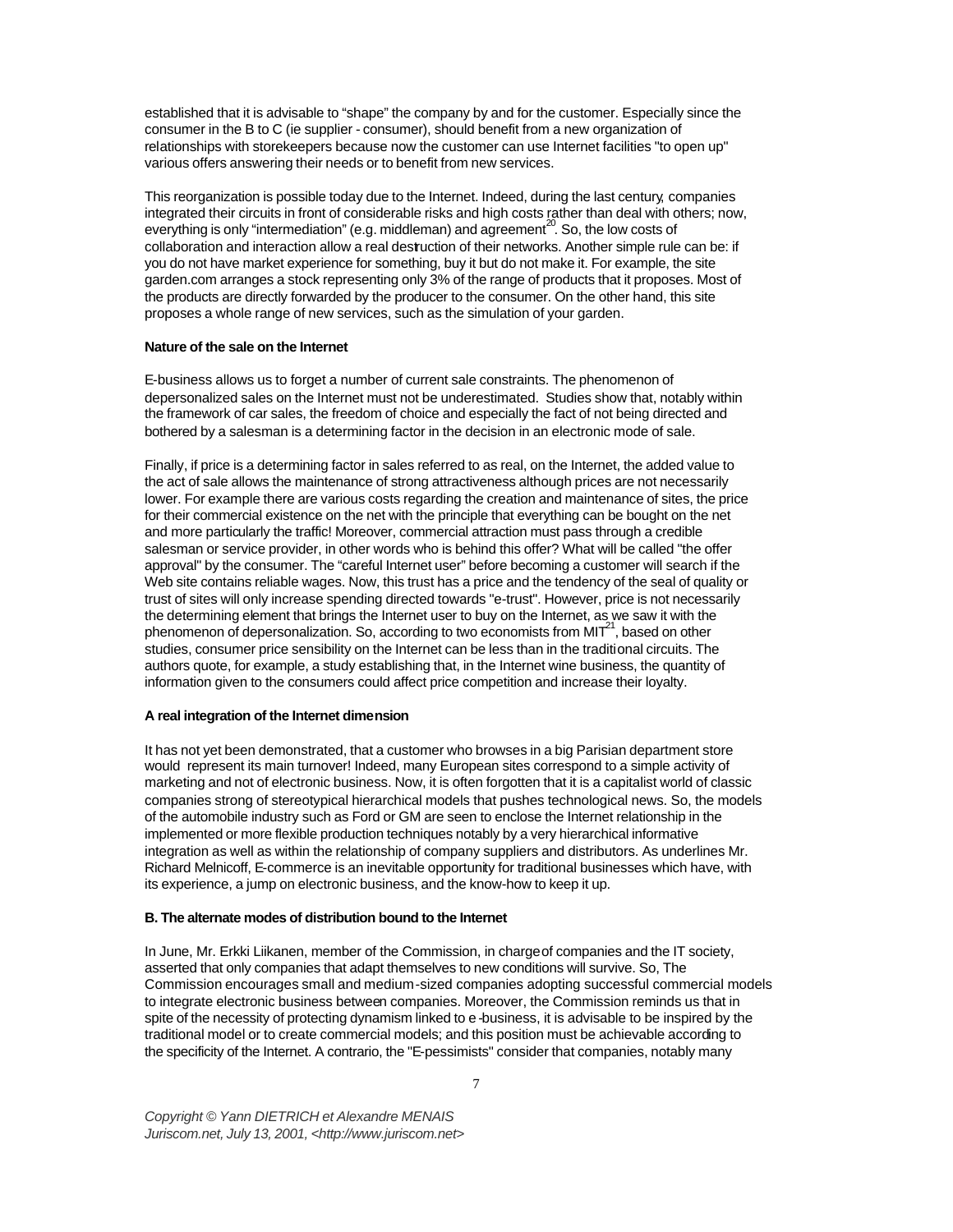top groups, must not fall in the stumbling block of the "fatal attraction" for the Internet. As underlines  $CEO$  of IBM, Louis Gerstener<sup>22</sup>, the haste of some companies to be present and to communicate on the Internet, is closer to a desire to look "in" or be "up to date" in front of financial markets, than a real will to develop an e-business project. It is true that a catalogue could have already been established for companies' errors or mistakes. However successful they are in the real world, they do not know how to land intelligent marketing on the Internet. These reasons above have more or less been tackled. But, institutional companies have manifestly succeeded, notably in questioning their traditional distribution channels.

The first of them is unmistakably DELL $^{23}$ , the leader of direct selling without a distributive network. DELL is a pioneer who unmistakably understood the revolution of the Net economy. Its sales through the Internet now represent 50% of their turnover that allows them to save 15% of margins with regard to its competitors. DELL's peculiarity is simply to sell its products set directly.

Indeed, the supplier is going to sell the goods he manufactures, without using a classic distribution network for the sale, but by allocating to his network another mission, notably to supply services, which will be "secondary" to the sale. From now on, through electronic business, the supplier can disregard geographic constraints. He reaches his customers in a completely transparent way, without a need for intermediaries. It is evident that this direct sale, on an economic level, will reduce the supplier's goods cost price. Even though in practice, it is remains that the supplier will perceive an increase in value. The distribution cost reduction does not imply that the latter will try to sell his product less expensively. It is in fact the opposite.

While the distribution network has often been blamed for being exclusively content with selling and with underestimating the services or at least partially, the hypothesis of a supplier selling directly to the consumer opens manifestly the possibility of secondary performance development. Effectively, this seems inevitable in light of the expectations of the Internet users-customers. At the same time, constraints, notably legal, on the sale reservation on the net by the supplier, leads them to develop and to set up a real e-business platform for their product distribution.

## **Direct selling with a change to the network role**

The consequences of the devotion of the B to B or B to C in the product distribution process has changed the allocation of distribution network missions. The supplier sells his products directly to the consumer, and then the network supports all the secondary performances in the product's sale. Naturally, if the distribution network role is modified, it remains that the nature of relationship among the suppliers and his distributors is unchanged both in a selective report and in an exclusive report. In other words, secondary services are also subjected to competition rules such as we evoked for the sale. Therefore, the supplier should particularly respect rules relating to the freedom of the distributors to fix the price and the suppliers could therefore find themselves incapable of making a global offer to the Internet user from the time of sale.

Manifestly, this proposition of a distributive network organization does not appear to cons titute an optimal solution for the supplier. If the supplier wants to reserve for himself the sale of his goods on the Internet and meanwhile develop the sale of services, he must be able to do so, without substituting himself for his distributor by integrating the latter into his offer on the Internet. Objectively it is really to strengthen the relation from B to C. That is why, in the rapport with the consumer, it will be a question of developing a global proposition which would include secondary services in products distributed on the Internet. The distributor appears then as a unique subcontractor of the supplier, because he preserves the production mastery for the direct sale. Involving secondary services, he can from now make them appear as if they are enclosed in his offer and that allows him to master the contents of the service. Relationships with the customer are completely transparent in so far as he has a unique interlocutor who is the producer. The burden is on the latter to honor the offer by resorting to a subcontractor for the execution of services. Finally, the supplier preserves a total control on the price because he simply re-charges his distributors for their mission execution.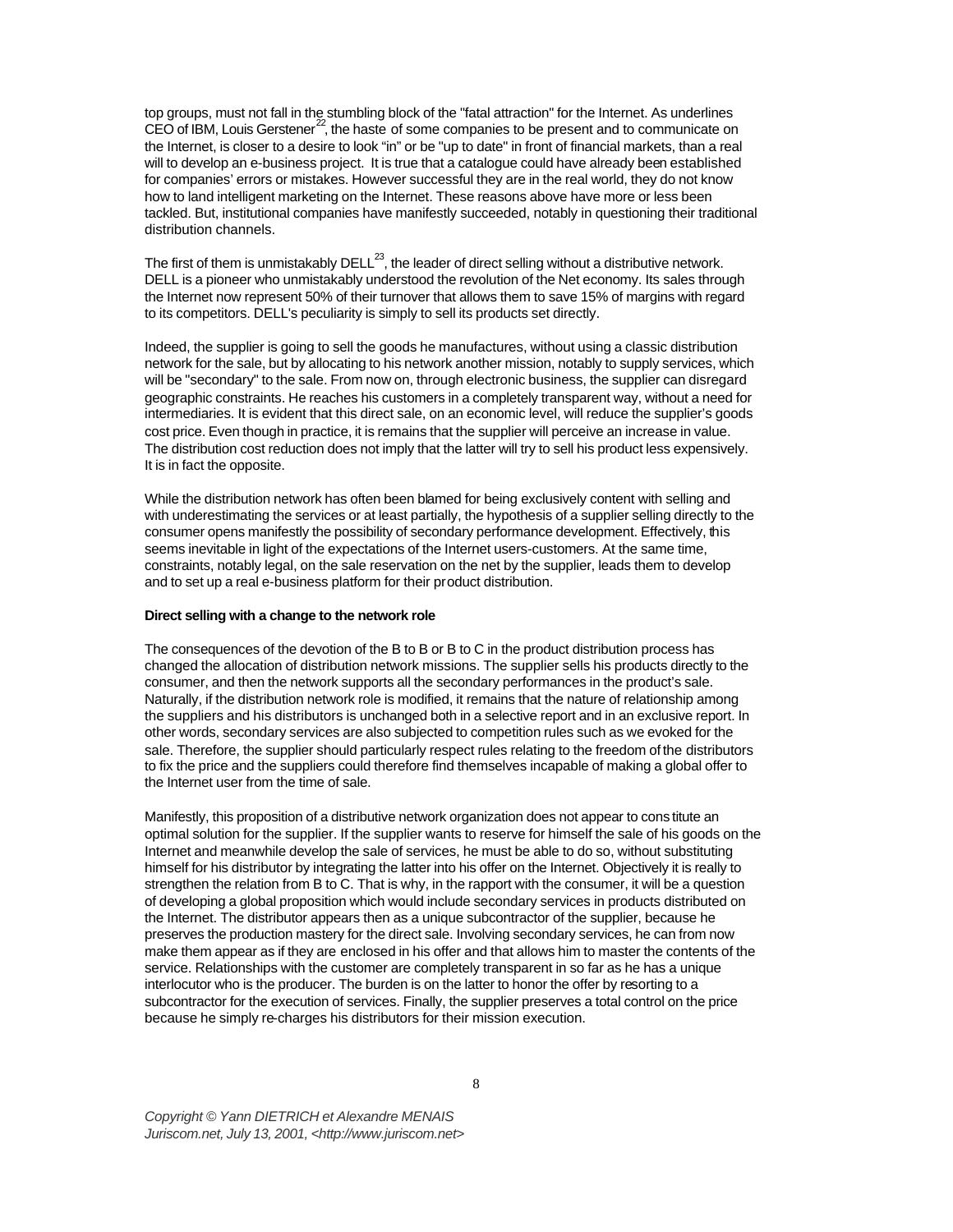The redefining of the role of the distributor, on the legal level will entail the termination of contracts binding the supplier to his distributors. Nevertheless, we do not consider that this dissolution can constitute an abuse of law from the supplier to the distributor. The distributor, in spite of the change of his role and the reorganization of links within the network, is able to maintain his distribution activity by means of the subcontracting. It will be important for the supplier to allow the distributors to harvest the justifiable counterpart of their investments.

If this solution seems at least more acceptable for the supplier, a much more progressive model of distributive network organization was set up in IT, a sectored market, by Compaq<sup>2</sup> .

Compaq's objective is to sell at a unique price, an Internet price. Compaq hopes to be able to operate by a reducing of the margins of its retailers. The good which is sold at a unique price corresponds to a raw machine which will be completed by appendix services supplied by the retailers whereas before those services were offered by Compaq. In other words, in order to increase its own margins on the sale, Compaq will only transfer the role handed to his distributors by decreasing the number of logistic retailers so as to increase that of the commercial retailers. (In any event this company's service missions only represented 30% of its turnover). But Compaq considers that the builder will always need fitters and "contact people" to guarantee his customers satisfaction. Therefore, and this is the reason why we linger on this example, relationships with distributors are going to change their orientations, so as to become business contribution contracts by this new organization. They are intended to manage the retailers towards new missions that consist in recruiting the customers who order with Compaq. Meanwhile, all difficulties will lie in the determination of the commissioning of the commercial effort so supplied by the retailers.

This new conception of the organization of goods sales on Internet that we evoke has its limits. Among these, one questions the consequences provoked by fiscal disparities between countries and notably taxes on sales. Will the maintenance of a unique price survive?

One could notice that indeed there is, as a result of the Internet, vertical destruction within distribution networks. The taking charge of the distribution networks by the producer seems inconceivable in a general way for a group of activities.

## **The setting of an e-business platform as distributive networks**

From the integration of his distribution network, the idea of a supplier dedicating an Internet site to the exclusive sale of his goods inevitably seems attractive. For all that, some legal obstacles must not be underestimated.

Above all, a first reminder is necessary. The fact of dedicating an Internet site to the sale of goods that directs buyers to distributors, is not going to prevent the distributors from selling on the Internet. We are thinking more precisely, about exclusive distribution agreements which as we have explained, do not authorize the supplier to reserve the sales to his profit, without legally risking notably in managing the situation of competition between the supplier and his distributors.

The American idea and by application of the principle "be frictionless" will be to offer to his own distributors a platform of on-line sales administered by the supplier himself. The distributors will reference their product sale offer with the supplier who will only play an intermediary role in the sale between the Internet user and the distributor himself. This solution, which is soon going to be implemented by Renault, allows the supplier to open up electronic business, without questioning the principles, which stimulate his products distribution policy. So, he will not have the inconvenience of fixing a unique price for a wide geographic territory or the opening of various national sites to sector his price offers. In addition, while maintaining control of his products distribution, it allows him to share the fruits of the electronic business with his distributors and to avoid the legal and economic dangers which can arise from a situation of competition with the latter. Finally, he will be able to quickly set up a distribution of the products on the Internet while mastering a homogeneous presentation of them.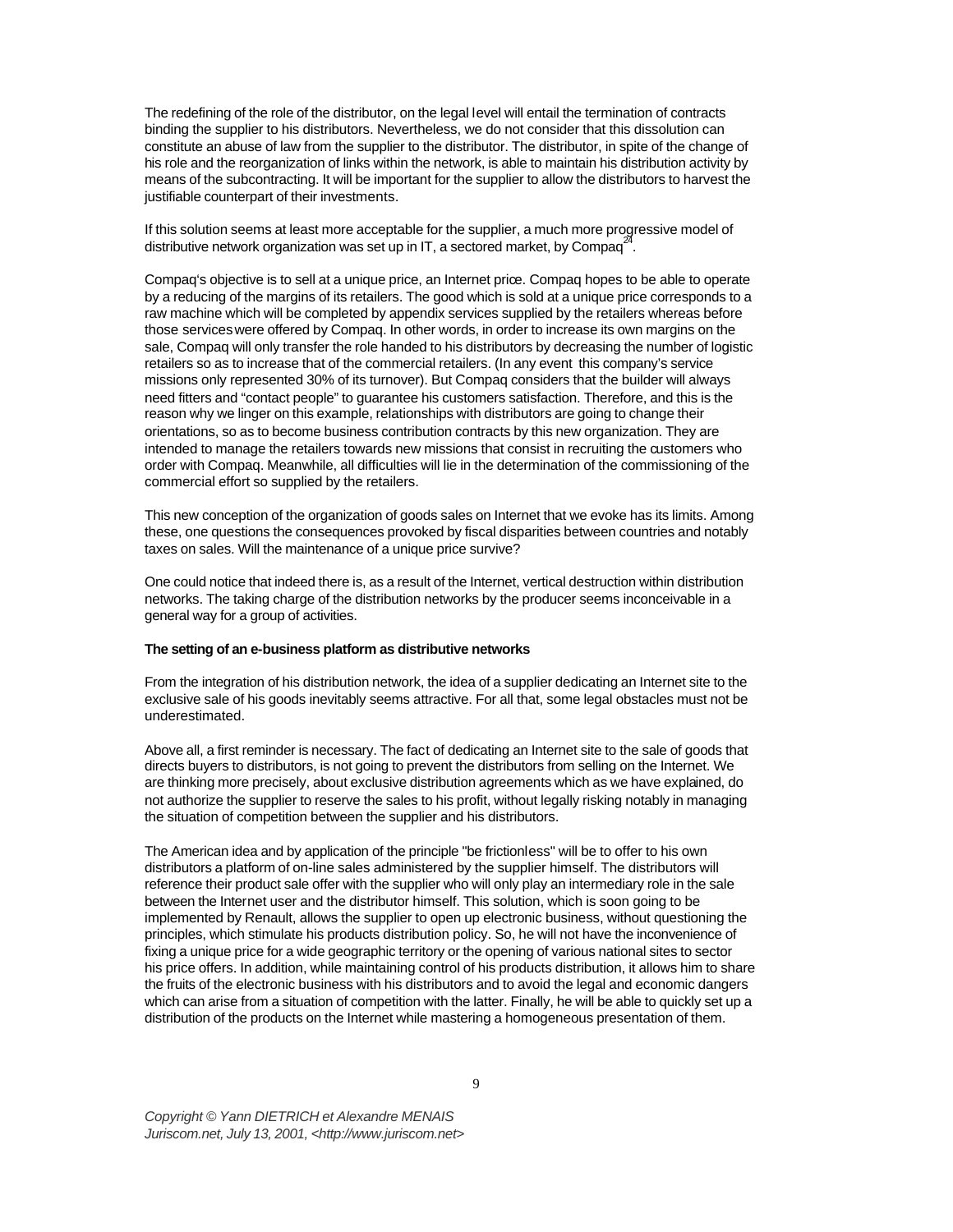However, from a legal point of view, the management of this platform should necessarily respect competition rules and notably those concerning the limitations of parallel imports. Therefore, the filtering of consumers during their entrance on the site could turn out to be extremely delicate. Indeed, such a platform should not forbid the distributors from answering a non requested order emanating from a customer placed outside of their contractual territory. We understand early on that the supplier could only oblige the consumer (but with difficulty) to indicate his geographic origin from his entrance to the site and then indicate the offers of the corresponding distributor. In the same way, it seems dangerous to us to limit the right for distributors to sell, by means of the platform, to a demand of customers placed outside of their contractual territories. Similarly, the supplier should determine the methods of sorting the offers of his distributors and, if possible, according to prices indicated by the latter. Certainly, it could be objected that passive sales remain possible from this platform, the supplier could forbid such practices only on this last one. But this argument does not seem to favor the Commission direction which has a respite to raise barriers in the integration of the European market. However, for many products - and we naturally think of motor vehicles - the statutory barriers bound to imports will be sufficient in a lot of cases to avoid such passive sales.

Finally, in such a hypothesis, the contractual obligation for the distributor to adhere to such platforms seems obviously more justifiable than the reserving of Internet sales for the supplier, while allowing a non-conflicting management of this new distribution.

Y.D. & A.M.

#### **Notes**

l

JOCE C-270 in September, 24, 1999,

<http://www.europa.eu.int/comm/dg04/antitrust/others/vertical\_restraints/ reform/consultation/index.htm>.<br><sup>4</sup> IOCE L 336, 39/49/4999.p34

JOCE L 336, 29/12/1999 p21-25, <http://europa.eu.int/eur-lex/en/lif/dat/1999/en\_399R2790.html>.

<sup>5</sup> European Commission, " Commission opens proceedings against the distribution practices of B&W Loudspeakers", <http://europa.eu.int/rapid/start/cgi/guesten.ksh?

p\_action.gettxt=gt&doc=IP/00/1418|0|RAPID&lg=EN>.

<sup>6</sup> Lamy Droit économique n ° 4113, Dec n ° 76 / 159/CEE of the Commission), in December 15, 1975, SABA JOCE in February 3, 1976, n ° L 28, p. 19, pt 29.

 $^7$ Jean-jacques Burst & Robert Kovar, «La distribution sélective et le droit communautaire de la concurrence», Rev. Tr. dr. com., 1978, p. 459.

<sup>8</sup> Report « Internet du futur », Conseil Général des technologies de l'information, <http://www.telecom.gouv.fr/rnrt>.

<sup>9</sup> See Yves Saint Laurent Parfums cases Dec n°99 / 33/ of the EEC commission, in December 16, 1991, JOCE in December 18, 1991, n ° L 12, p 24 and also CA Paris, in February 23, 1995, RJDA 6/95 n ° 706. But also: Conseil de la concurrence, décision n°96-D-76 November 26, 1996, AUTODESK. The Council estimates that a clause excluding the mail-order selling in a contract of selective distribution of software decreased competition by prices among retailers.

<sup>&</sup>lt;sup>1</sup> Mr. William Burrington, vice-president of AOL INC, Seminar Trades electronic and development, World Organisation Mondiale du Commerce, February 19, 1999, <http://www.wto.org>.

<sup>&</sup>lt;sup>2</sup>TC Pontoise, in April 15, 1999: Juriscom.net,

<sup>&</sup>lt;http://www.juriscom.net/txt/jurisfr/ce/tcpontoise19990415.htm>. Court of Appeal of Versailles, in December 2, 1999: Juriscom.net, <http://www.juriscom.net/txt/jurisfr/ce/caversailles19991202.htm>. For comments, see: Alexandre Menais and Yann Dietrich, " La distribution sélective à l'épreuve du commerce électronique ", Cahiers Lamy droit de l'informatique et des réseaux n ° 114, May, 1999, also available on Juriscom.net, <http://www.juriscom.net/pro/1/ce19990301.hm>; Cédric Manara, "Web et distribution sélective ", Dalloz 1999 , n°44, p. 725; in a lesser measure: Alexandre Nappey, " la distribution sélective à l'épreuve de l'Internet ", Estimates, n°237, in May, 2000, p. 150.<br><sup>3</sup> JOCE O 270 in Cantamber, 24, 1999.

Cases of December 12, 1996, TPICE: Yves Saint-Laurent ( T-19 / 92), Givenchy ( T-88 / 92), Rec CJCE, II p. 1851 and f. and M.L.Vogel's note, Contrats, Conc., Consom. 1997, n°1, p. 13.

<sup>11</sup> Patrick Thieffry, " Le commerce électronique et les réseaux de distribution ", Les Echos, november, 2, 1999.